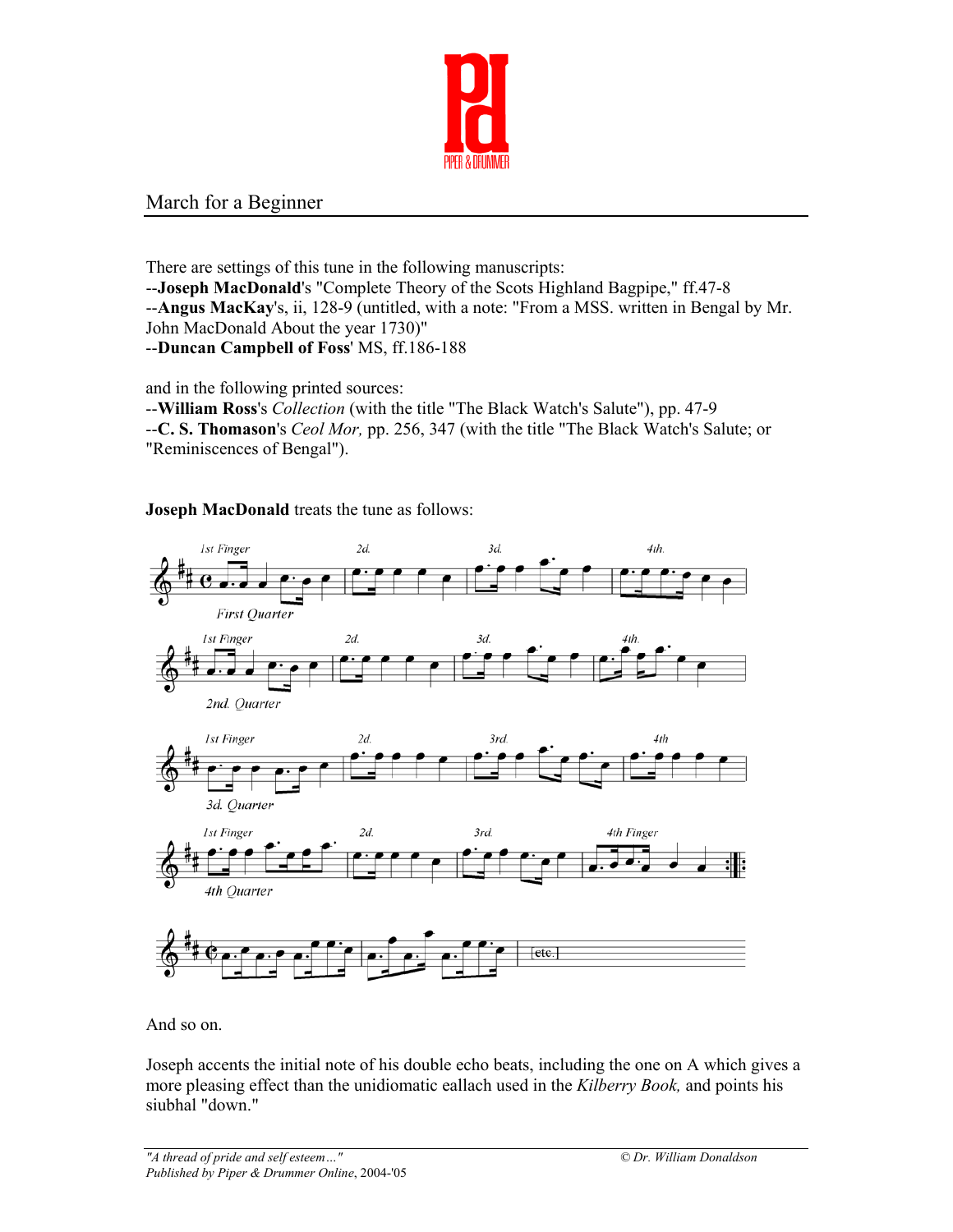

Trom. a mss. written in Bengall by Mr. John Mac Donald rani 1730. <u>A temi</u> بميير  $vqr-$ G er (pr G

**Angus MacKay**'s setting is also rather attractive: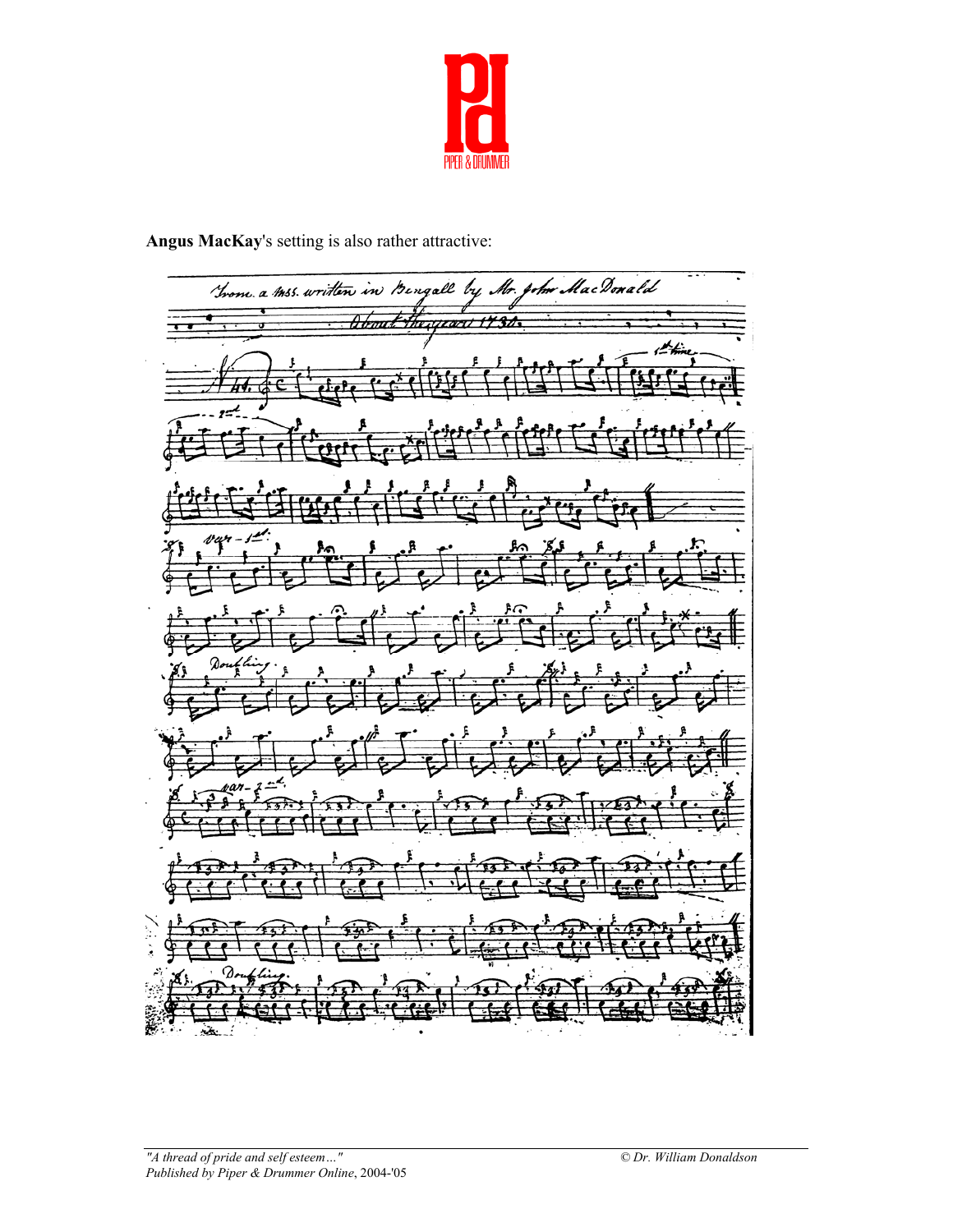



**Angus MacKay** emphasises the initial note of most of his echo beats very pleasingly and plays his siubhal "up," as opposed to the "down" timing of some other scores. The tune is the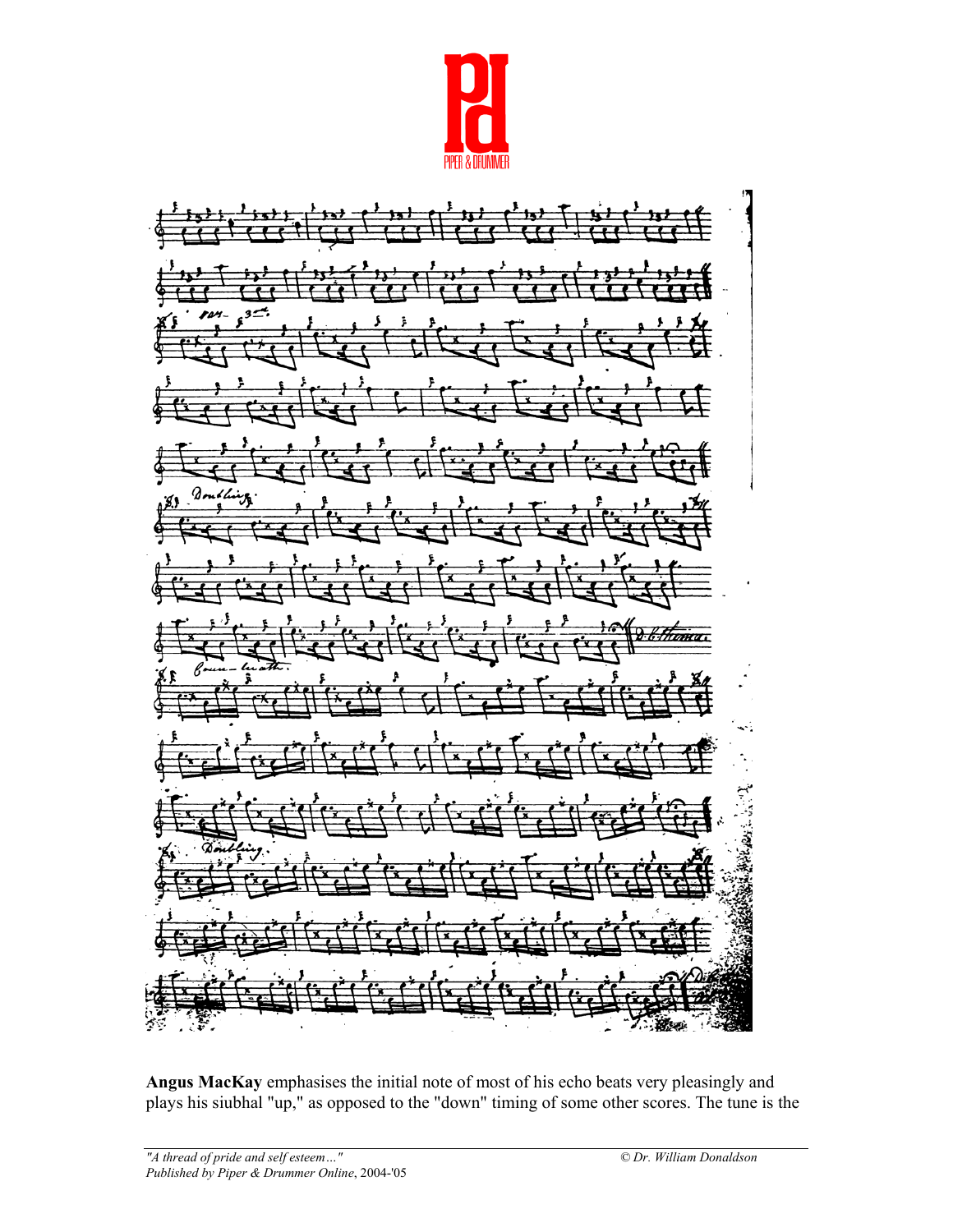

last one in the second volume of MacKay's manuscript, and the ground looks slightly unfinished. I think one could justify timing the crotchets at the end of the bars in his ground as quavers because this is what he does later in the tune, helping to avoid a boxy "even crotchet" feel; and we see this happening in some of the scores below. MacKay directs that the ground be repeated after the taorluath and crunluath doublings.

**Duncan Campbell of Foss** treats the tune as follows: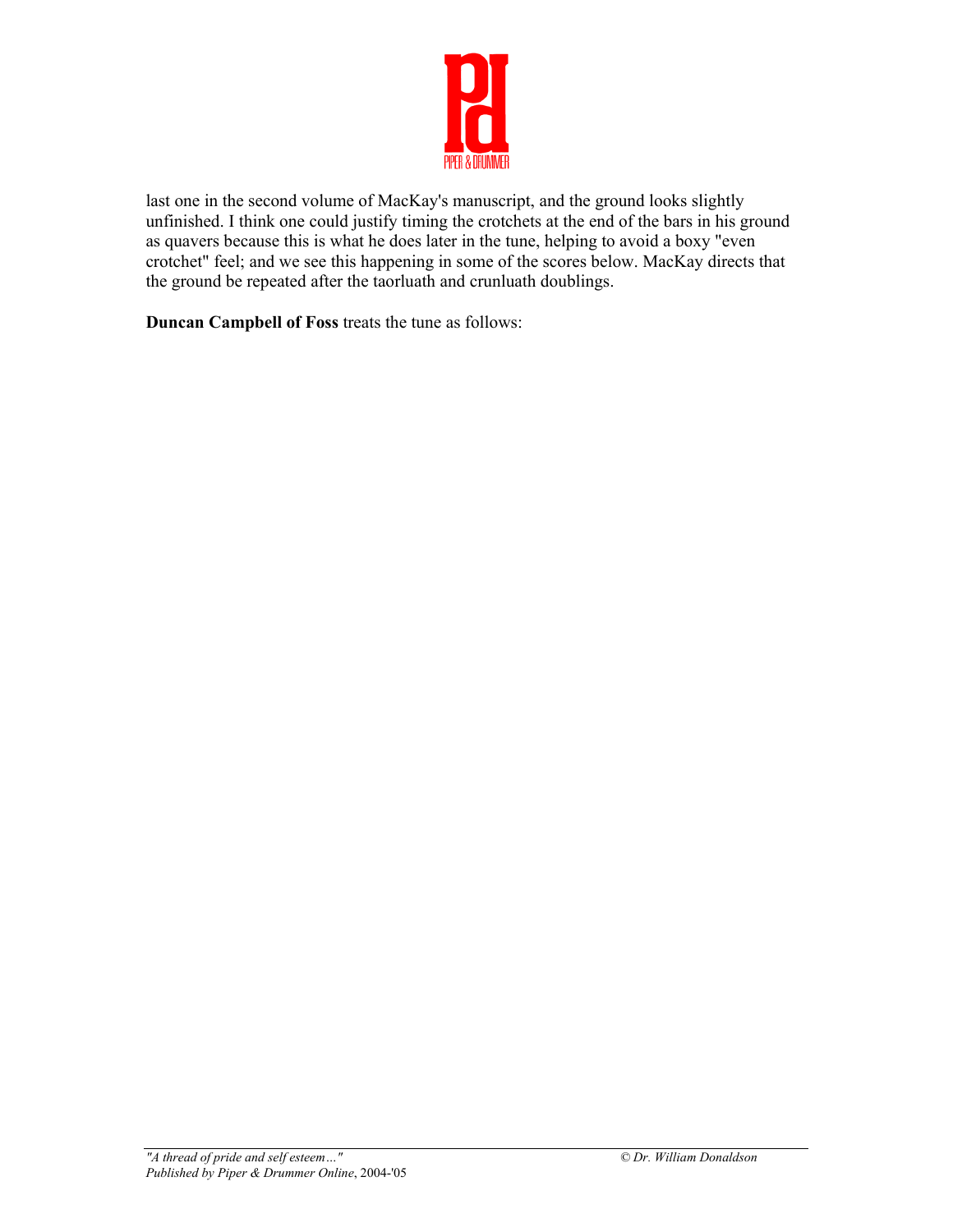



And so on.

Duncan Campbell times his double echoes differently from MacKay and points the siubhal "down."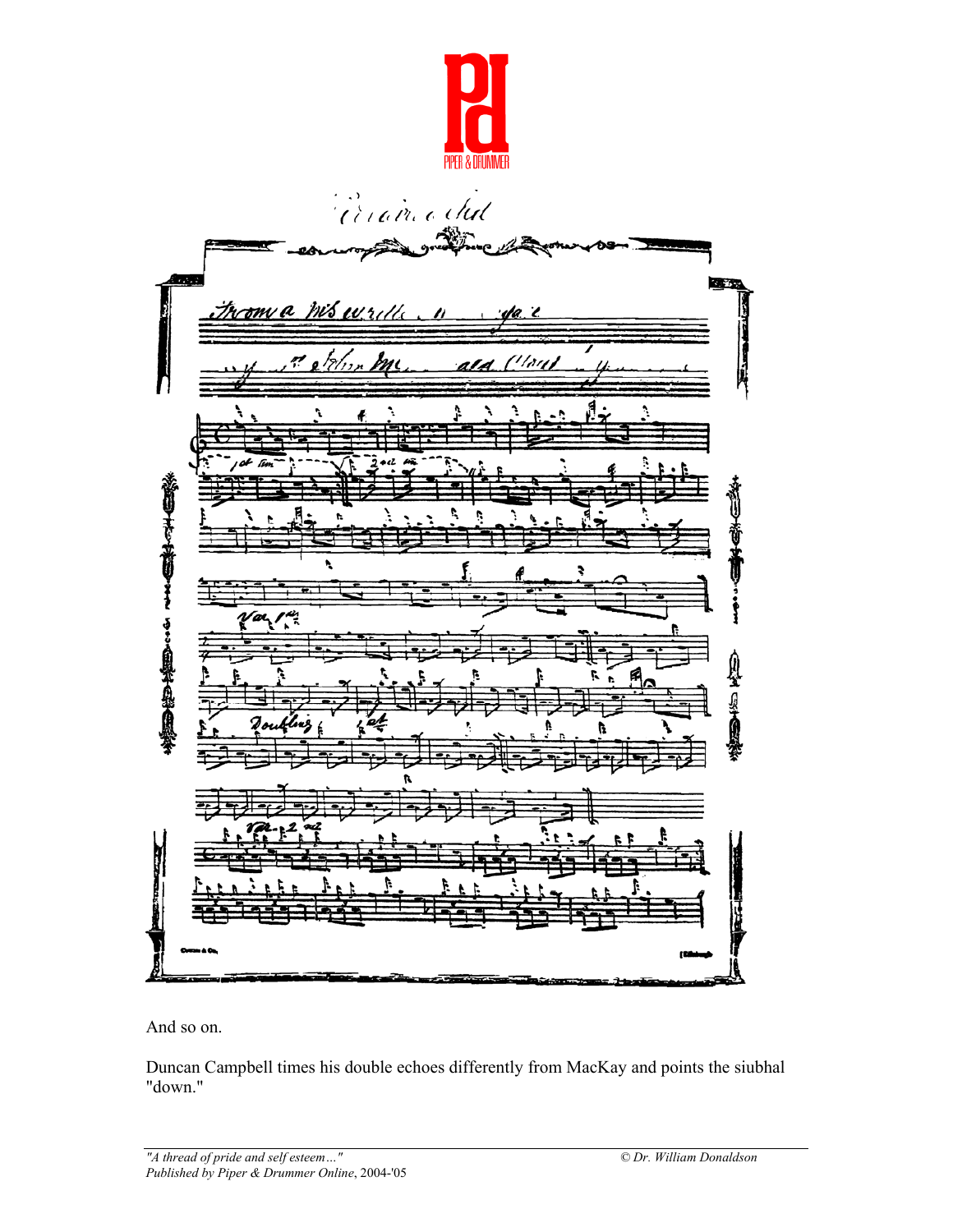

**Uilleam Ross** treats the tune as follows:

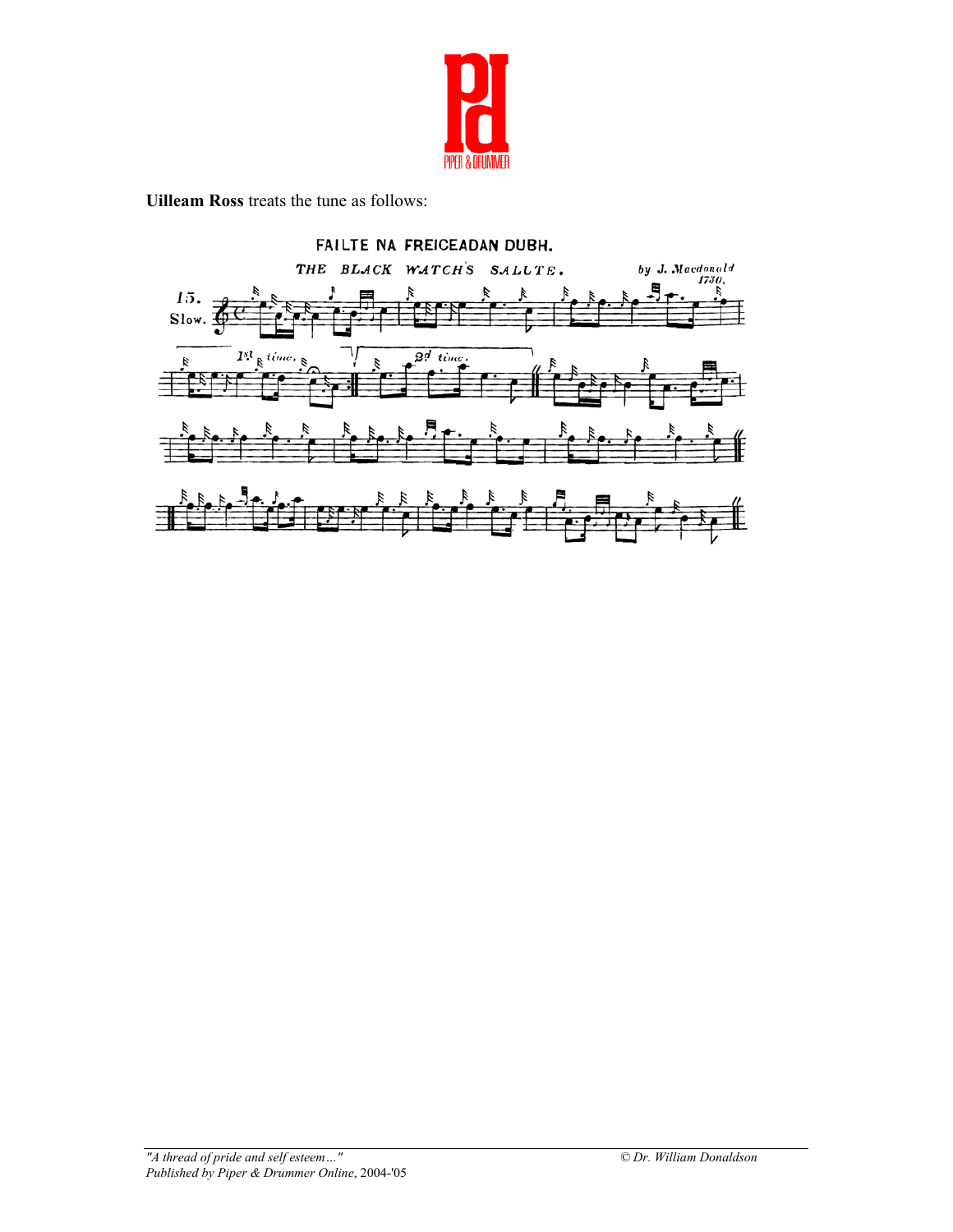



And so on.

Many may feel that **Uilleam Ross**'s score represents a distinctly more idiomatic treatment of the ground—as does that of **C. S. Thomason**: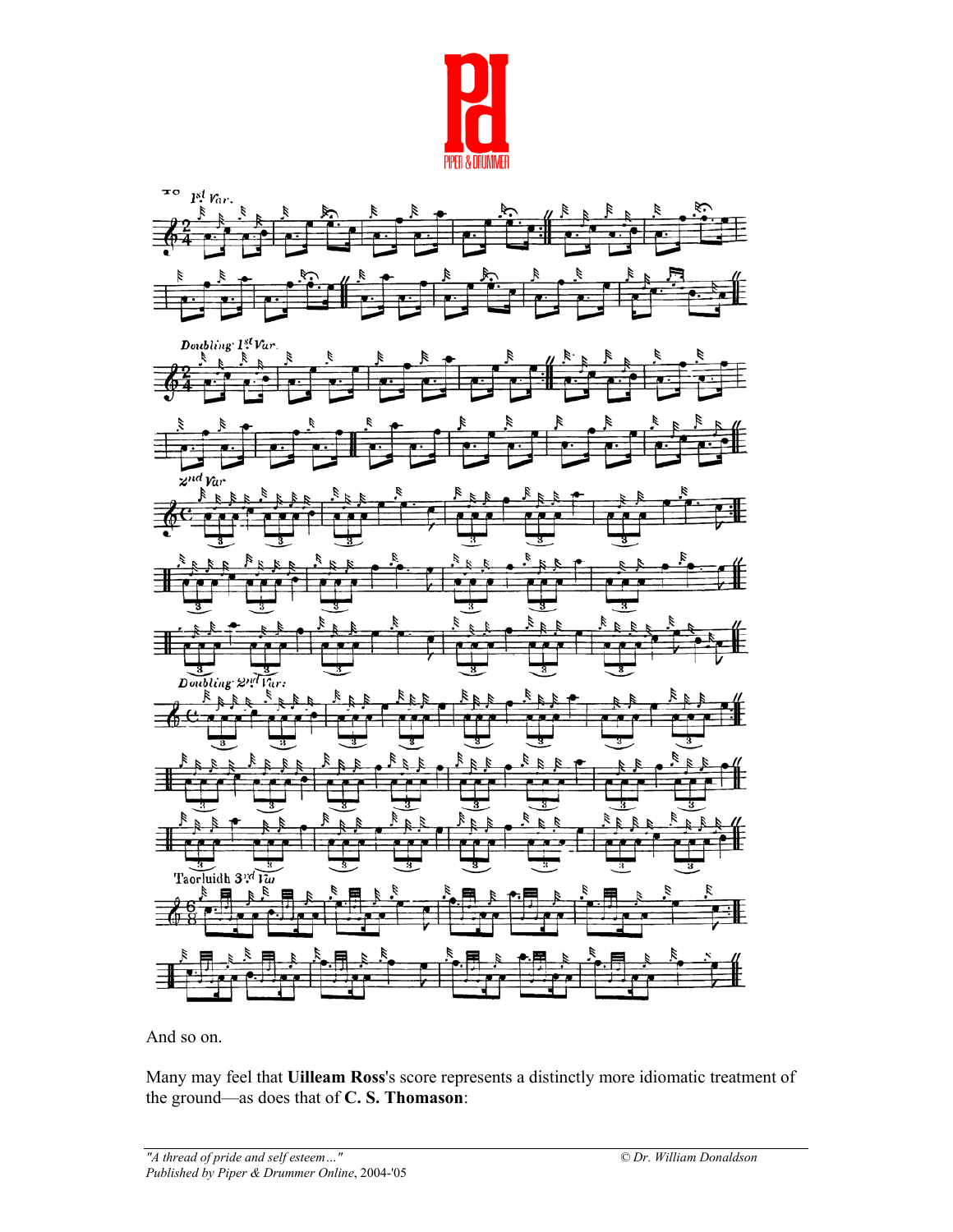



## *Commentary:*

Thomason included the tune twice in *Ceol Mor* and his response to a query about this from a reader of the *Oban Times,* writing under the pseudonym "Feadan," sheds interesting light on his editorial methods:

"[…] I will avail myself of this opportunity to make known to others, contemplating such appeals, that my powers in this line are now extremely limited by a failure of hand power, which drives me to a typewriting machine, with, at the best, very poor results. Nothing pleases me more than to impart any information I can to a brother piper, but when I sit down to this machine I candidly confess that my brains go wool-gathering. I am much obliged to 'Feadan' for pointing out to me the identity of the two pibrochs, 'March of the Laird of Coll,' p.1 and 'Salute to Inveraray,' p.237. I had not noticed this before, and I am afraid that there are a few other examples of identity of music under varying titles to be found in the book. They have caused me no little trouble, but I suppose such slips are inseparable from the fact that the book took me many years to compile and my sources of information were very varied. The tune which I gave originally on p. 154 was 'The Sinclairs' March' which proved to be the same as 'The Red Ribbon' given on p.226. I therefore removed it and substituted 'The Laird of Coll's March,' which I got from a collection of Clan Maclean music lately published. [David Glen's *Music of the Clan MacLean,* Edinr., 1900] I may be wrong, but I was under the impression that this had been taken down by Mr D. Glen from the playing of a Piper [John] Johnston, [of Coll] who had obtained it in Canada. It now turns out to be identical with the 'Salute to Inveraray,' which I got from A. MacKay's MSS. I cannot say which of these two titles can claim priority, as I don't know from whence Johnston got it. Now to the 'Black Watch's Salute.' I got this from [Uilleam] Ross, who was a Black Watch man, but I cannot say what was his authority for the title or the date 1730. J. Macdonald was not a Black Watch piper, but Joseph Macdonald of the E.[ast] I.[ndia] C.[ompany]'s service who was […]the first to attempt the notation of pibroch music. If 'Feadan' will turn up p.347 of 'Ceol Mor' he will find the same tune named 'Isle of Skye' by myself. It was my original intention to have given a title to all the nameless tunes in my possession--of course, clearly stating the origin of these titles--simply for the purpose